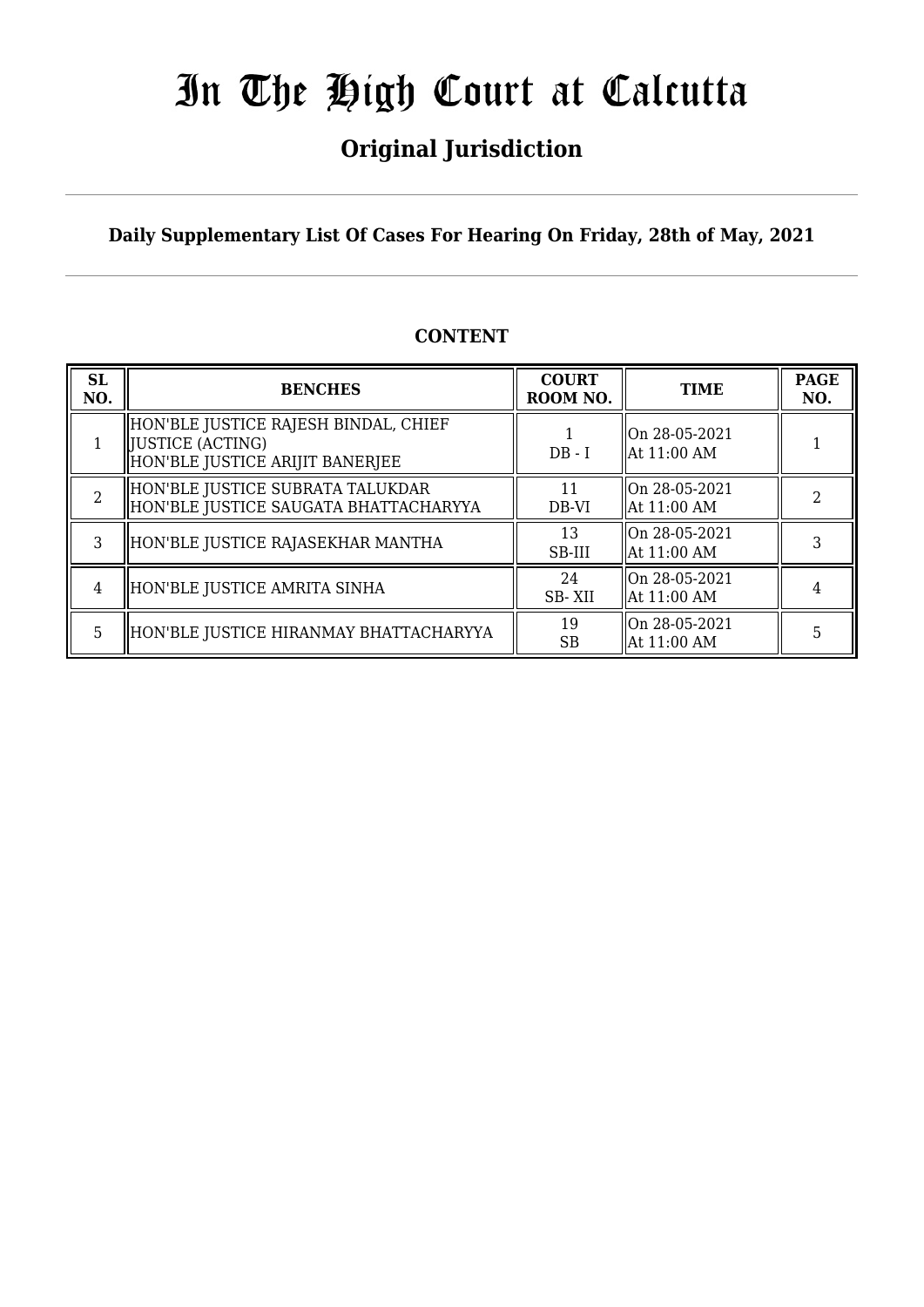

## **Original Side**

**DAILY CAUSELIST For Friday The 28th May 2021**

**COURT NO. 1**

**DIVISION BENCH (DB - I)**

**AT 11:00 AM**

**HON'BLE JUSTICE RAJESH BINDAL, CHIEF JUSTICE (ACTING) HON'BLE JUSTICE ARIJIT BANERJEE FROM THURSDAY, 27TH MAY, 2021 TO FRIDAY, 28TH MAY, 2021 -**

**PUBLIC INTEREST LITIGATION AND ANY OTHER MATTER IRRESPECTIVE OF CLASSIFICATION**

**.(VIA VIDEO CONFERENCE)**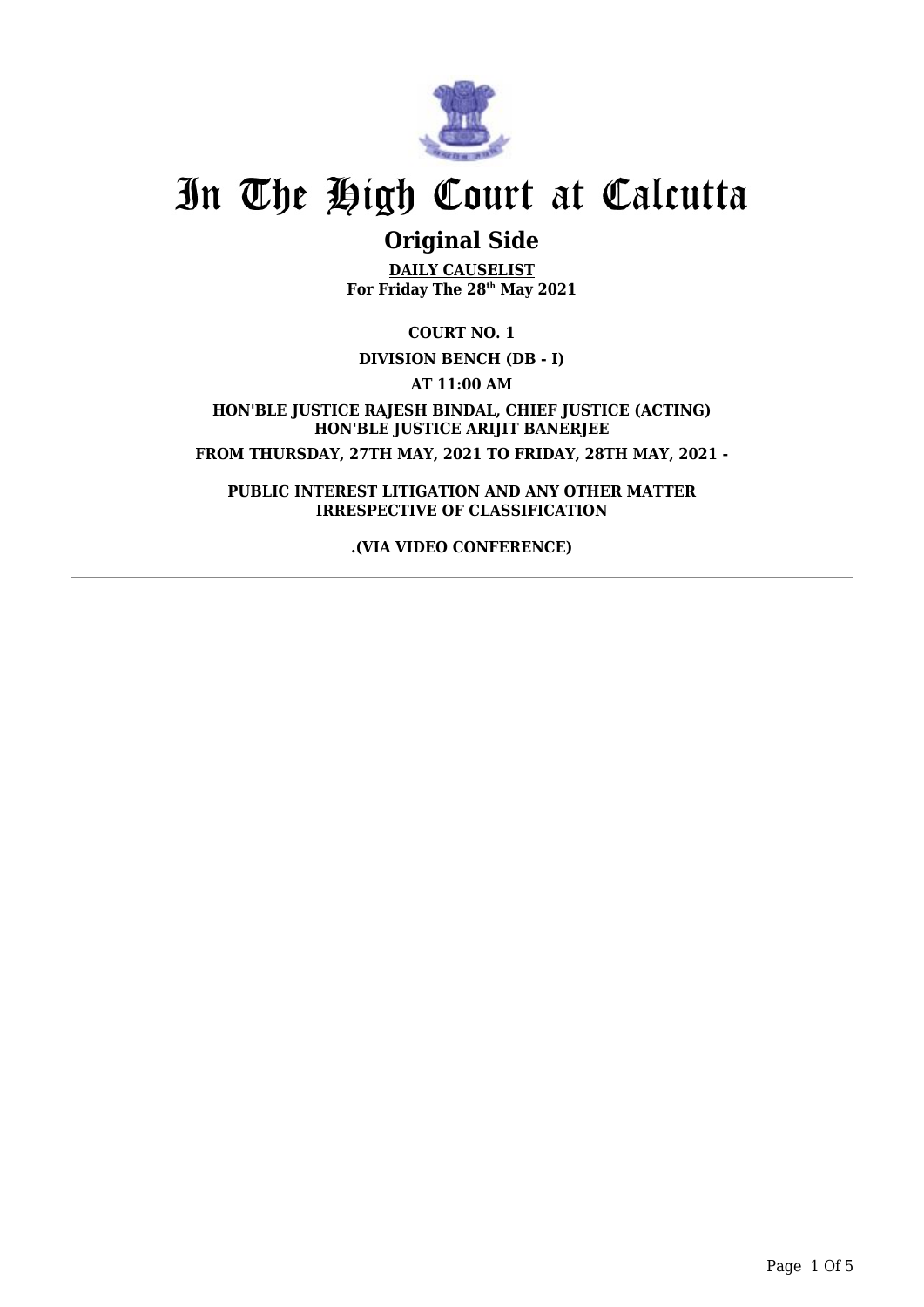

## **Original Side**

**DAILY CAUSELIST For Friday The 28th May 2021**

**COURT NO. 11 DIVISION BENCH (DB-VI) AT 11:00 AM HON'BLE JUSTICE SUBRATA TALUKDAR HON'BLE JUSTICE SAUGATA BHATTACHARYYA FROM THURSDAY, 27TH MAY, 2021 TO FRIDAY, 28TH MAY, 2021 -**

**HABEAS CORPUS;**

### **URGENT CIVIL MATTERS.**

**(VIA VIDEO CONFERENCE)**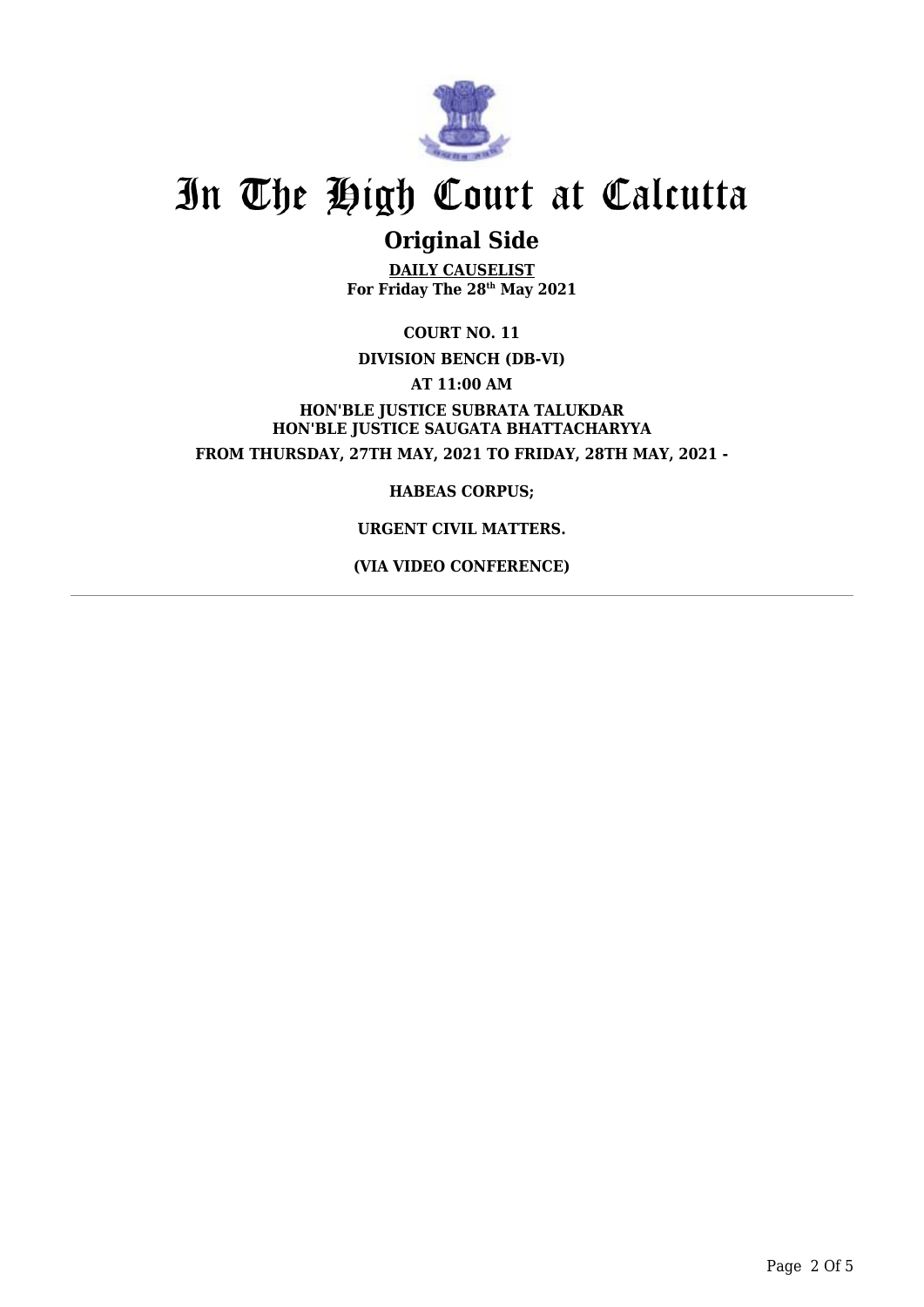

## **Original Side**

**DAILY CAUSELIST For Friday The 28th May 2021**

### **COURT NO. 13 SINGLE BENCH (SB-III) AT 11:00 AM HON'BLE JUSTICE RAJASEKHAR MANTHA FROM THURSDAY, 27TH MAY, 2021 TO FRIDAY, 28TH MAY, 2021 -**

### **ALL URGENT MATTERS**

**(VIA VIDEO CONFERENCE)**

#### **NEW MOTIONS**

1 IA NO. GA/1/2021

EASTERN HOUSING UDYOG FINANCE COMPANY LIMITED

ANURAG BAGARIA ANURAG BAGARIA

In CS/104/2021 Vs ARCUTTIPORE TEA COMPANY LIMITED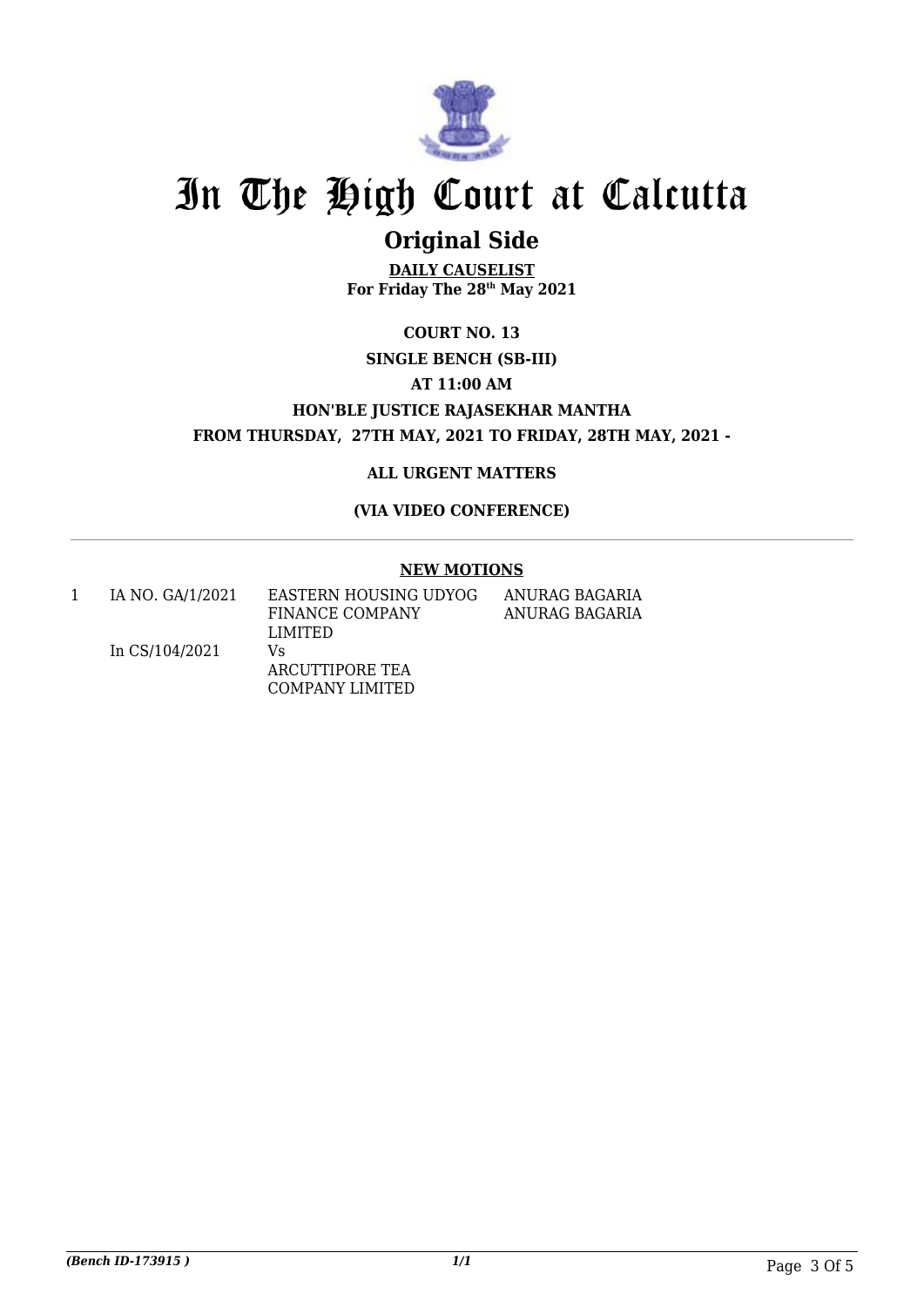

## **Original Side**

**DAILY CAUSELIST For Friday The 28th May 2021**

**COURT NO. 24 SINGLE BENCH (SB- XII) AT 11:00 AM HON'BLE JUSTICE AMRITA SINHA FROM THURSDAY, 27TH MAY, 2021 TO FRIDAY, 28TH MAY, 2021 -**

### **ALL URGENT MATTERS**

**(VIA VIDEO CONFERENCE)**